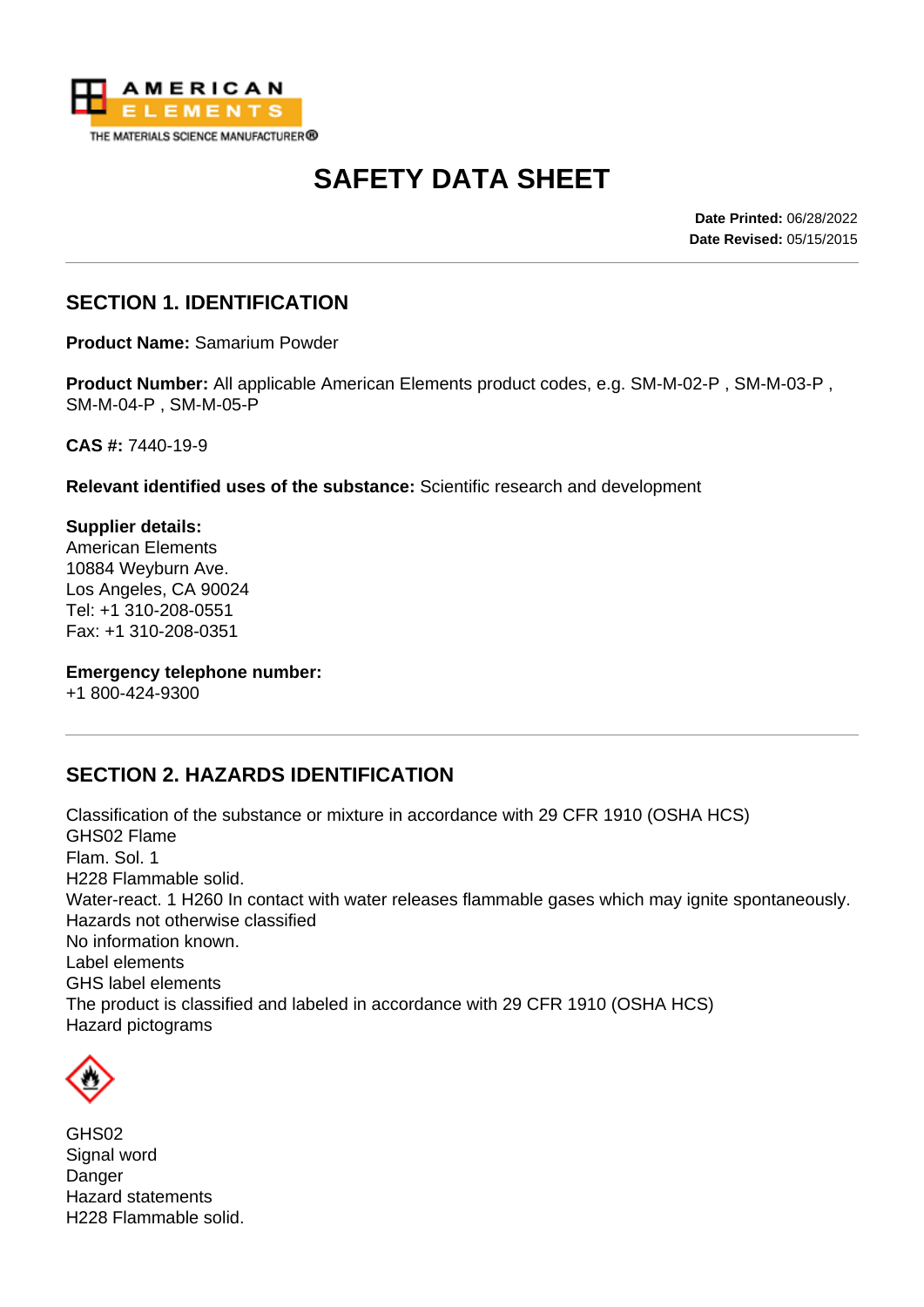H260 In contact with water releases flammable gases which may ignite spontaneously. Precautionary statements P210 Keep away from heat/sparks/open flames/hot surfaces. - No smoking. P231+P232 Handle under inert gas. Protect from moisture. P280 Wear protective gloves/protective clothing/eye protection/face protection. P240 Ground/bond container and receiving equipment. P241 Use explosion-proof electrical/ventilating/lighting/equipment. P233 Keep container tightly closed. P370+P378 In case of fire: Use for extinction: Special powder for metal fires. P335+P334 Brush off loose particles from skin. Immerse in cool water/wrap in wet bandages. P402+P404 Store in a dry place. Store in a closed container. P501 Dispose of contents/container in accordance with local/regional/national/international regulations. WHMIS classification B4 - Flammable solid B6 - Reactive flammable material Classification system HMIS ratings (scale 0-4) (Hazardous Materials Identification System) Health (acute effects)  $= 1$  $Flammability = 3$ Physical Hazard = 2 Other hazards Results of PBT and vPvB assessment PBT: Not applicable. vPvB: Not applicable.

#### **SECTION 3. COMPOSITION/INFORMATION ON INGREDIENTS**

Chemical characterization: Substances CAS# Description: 7440-19-9 Samarium Identification number(s): EC number: 231-128-7

## **SECTION 4. FIRST AID MEASURES**

Description of first aid measures After inhalation Supply fresh air. If required, provide artificial respiration. Keep patient warm. Seek immediate medical advice. After skin contact Immediately wash with water and soap and rinse thoroughly.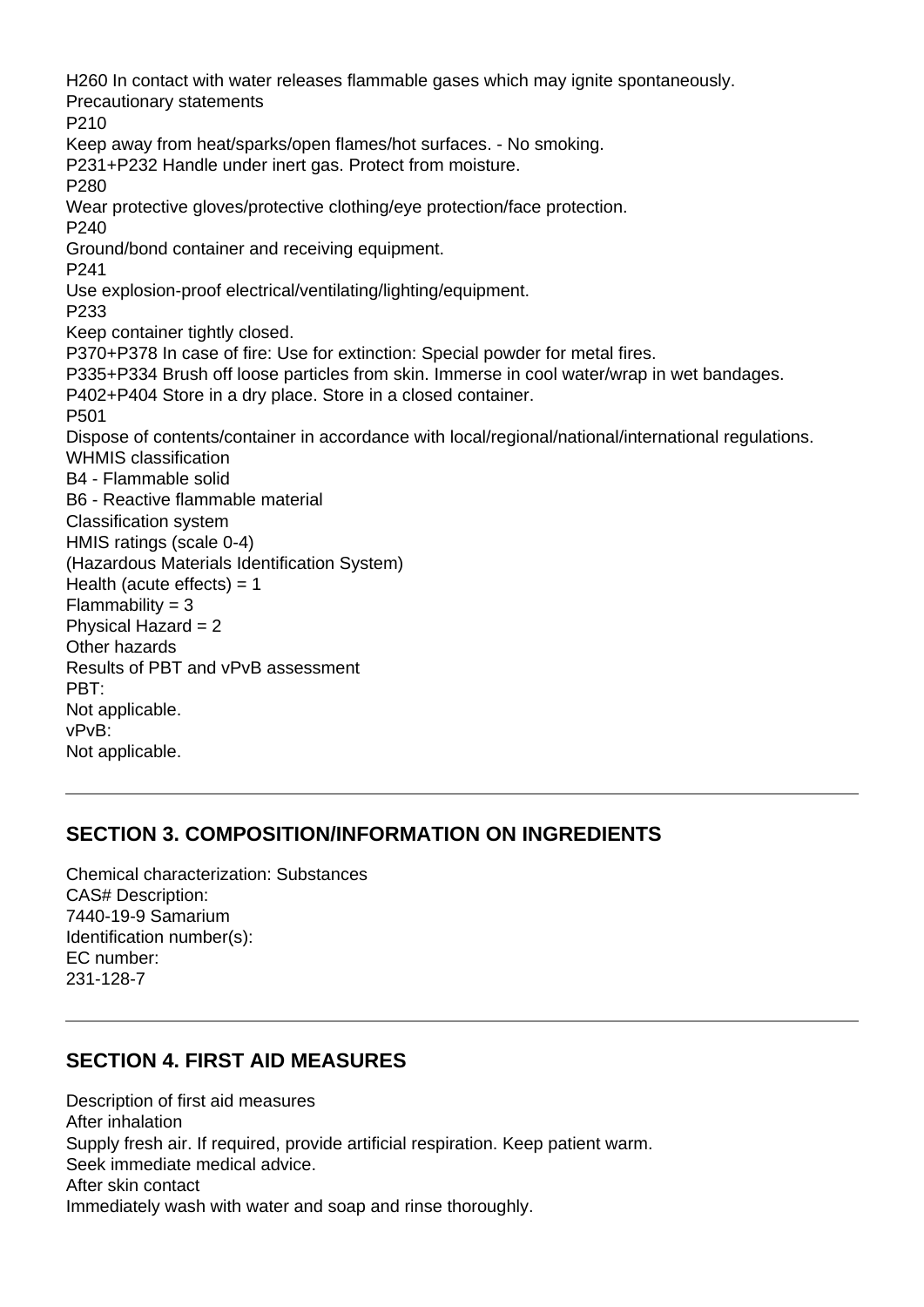Seek immediate medical advice. After eye contact Rinse opened eye for several minutes under running water. Then consult a doctor. After swallowing Seek medical treatment. Information for doctor Most important symptoms and effects, both acute and delayed No further relevant information available. Indication of any immediate medical attention and special treatment needed No further relevant information available.

## **SECTION 5. FIREFIGHTING MEASURES**

Extinguishing media Suitable extinguishing agents Special powder for metal fires. Do not use water. For safety reasons unsuitable extinguishing agents **Water** Special hazards arising from the substance or mixture If this product is involved in a fire, the following can be released: Samarium oxide Advice for firefighters Protective equipment: Wear self-contained respirator. Wear fully protective impervious suit.

#### **SECTION 6. ACCIDENTAL RELEASE MEASURES**

Personal precautions, protective equipment and emergency procedures Wear protective equipment. Keep unprotected persons away. Ensure adequate ventilation Keep away from ignition sources Environmental precautions: Do not allow material to be released to the environment without proper governmental permits. Methods and material for containment and cleaning up: Keep away from ignition sources. Ensure adequate ventilation. Do not flush with water or aqueous cleansing agents Prevention of secondary hazards: Keep away from ignition sources. Reference to other sections See Section 7 for information on safe handling See Section 8 for information on personal protection equipment. See Section 13 for disposal information.

#### **SECTION 7. HANDLING AND STORAGE**

**Handling** Precautions for safe handling Handle under dry protective gas.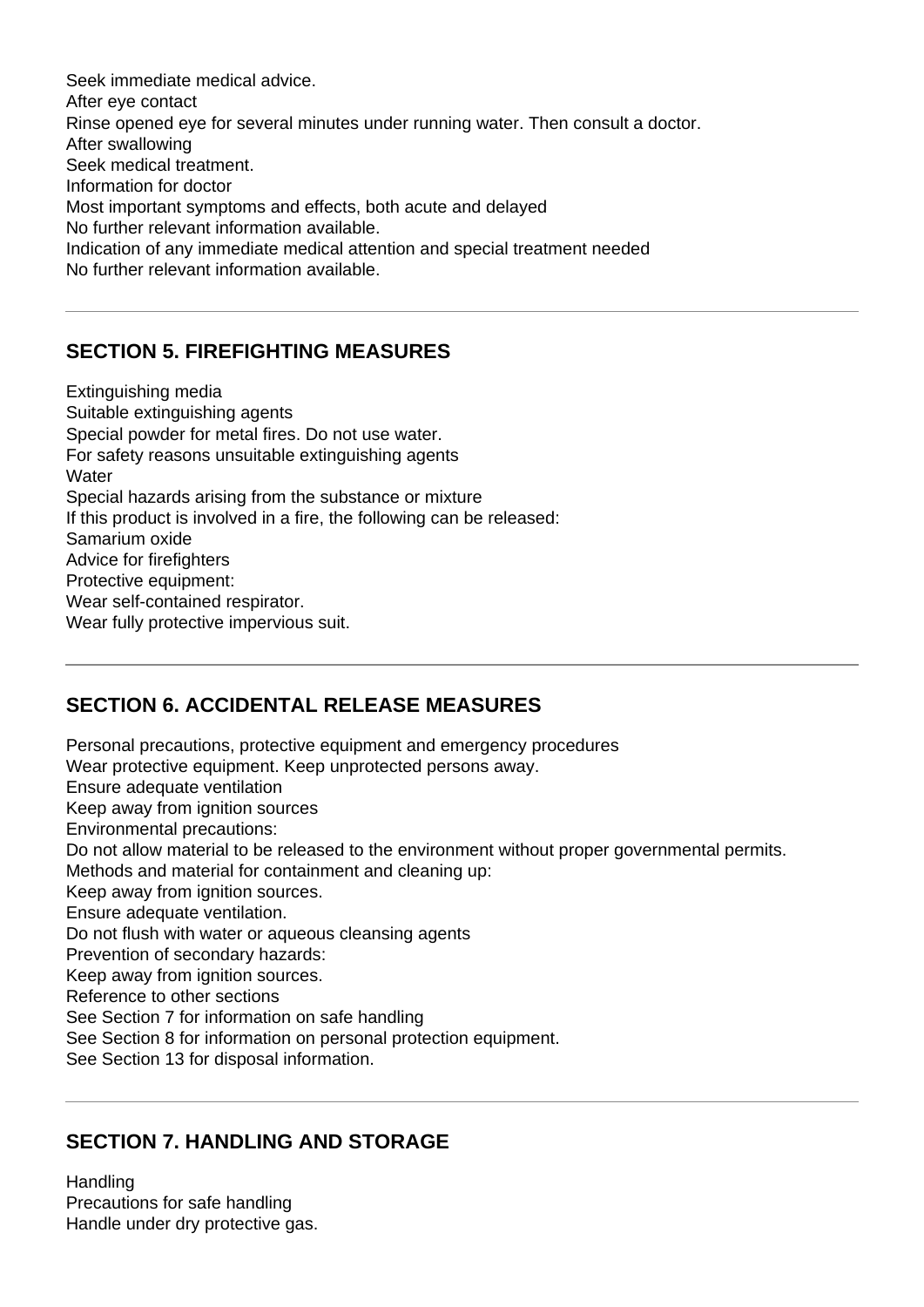Keep container tightly sealed. Store in cool, dry place in tightly closed containers. Ensure good ventilation at the workplace. Information about protection against explosions and fires: Protect against electrostatic charges. Conditions for safe storage, including any incompatibilities **Storage** Requirements to be met by storerooms and receptacles: Store in a cool location. Information about storage in one common storage facility: Store away from air. Store away from water/moisture. Do not store together with acids. Store away from oxidizing agents. Store away from halogens. Store away from acid chlorides. Further information about storage conditions: Store under dry inert gas. This product is moisture sensitive. This product is air sensitive. Keep container tightly sealed. Store in cool, dry conditions in well sealed containers. Protect from humidity and water. Specific end use(s) No further relevant information available.

## **SECTION 8. EXPOSURE CONTROLS/PERSONAL PROTECTION**

Additional information about design of technical systems:

Properly operating chemical fume hood designed for hazardous chemicals and having an average face velocity of at least 100 feet per minute.

Control parameters

Components with limit values that require monitoring at the workplace:

The product does not contain any relevant quantities of materials with critical values that have to be monitored at the workplace.

Additional information:

No data

Exposure controls

Personal protective equipment

General protective and hygienic measures

The usual precautionary measures for handling chemicals should be followed.

Keep away from foodstuffs, beverages and feed.

Remove all soiled and contaminated clothing immediately.

Wash hands before breaks and at the end of work.

Maintain an ergonomically appropriate working environment.

Breathing equipment:

Use suitable respirator when high concentrations are present.

Recommended filter device for short term use:

Use a respirator with type P100 (USA) or P3 (EN 143) cartridges as a backup to engineering controls. Risk assessment should be performed to determine if air-purifying respirators are appropriate. Only use equipment tested and approved under appropriate government standards.

Protection of hands:

Impervious gloves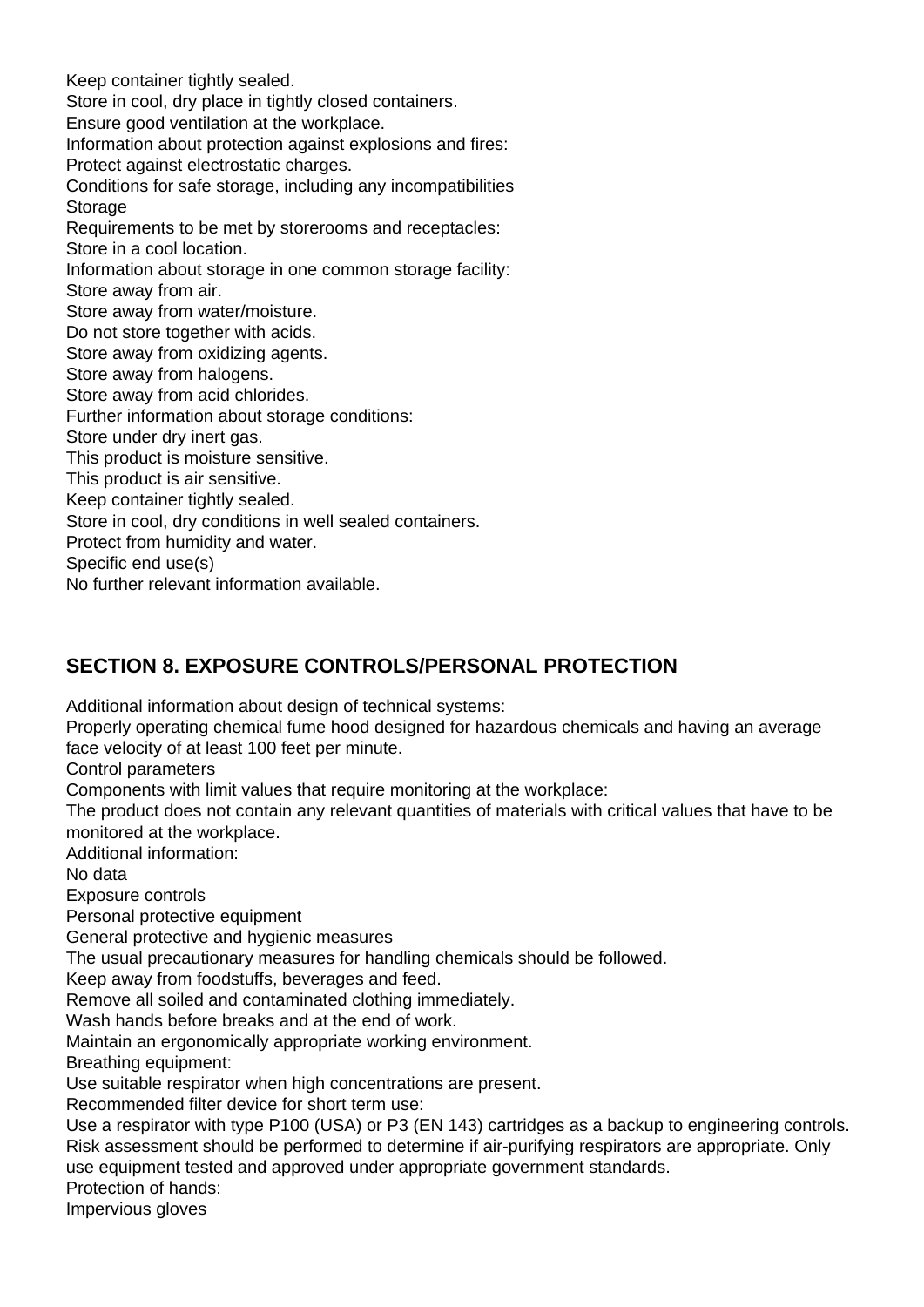Check protective gloves prior to each use for their proper condition. The selection of suitable gloves not only depends on the material, but also on quality. Quality will vary from manufacturer to manufacturer. Penetration time of glove material (in minutes) Not determined Eye protection: Safety glasses Full face protection Body protection: Protective work clothing.

#### **SECTION 9. PHYSICAL AND CHEMICAL PROPERTIES**

Information on basic physical and chemical properties General Information Appearance: Form: Powder Odor: Odorless Odor threshold: Not determined. pH-value: Not applicable. Change in condition Melting point/Melting range: 1072 °C (1962 °F) Boiling point/Boiling range: 1794 °C (3261 °F) Sublimation temperature / start: Not determined Flammability (solid, gaseous) Highly flammable. Contact with water liberates extremely flammable gases. Ignition temperature: Not determined Decomposition temperature: Not determined Auto igniting: Not determined. Danger of explosion: Not determined. Explosion limits: Lower: Not determined Upper: Not determined Vapor pressure: Not applicable. Density at 20 °C (68 °F): 7.52 g/cm<sup>3</sup> (62.754 lbs/gal) Relative density Not determined. Vapor density Not applicable. Evaporation rate Not applicable. Solubility in / Miscibility with Water: Contact with water releases flammable gases Partition coefficient (n-octanol/water): Not determined. Viscosity: dynamic: Not applicable. kinematic: Not applicable. Other information No further relevant information available.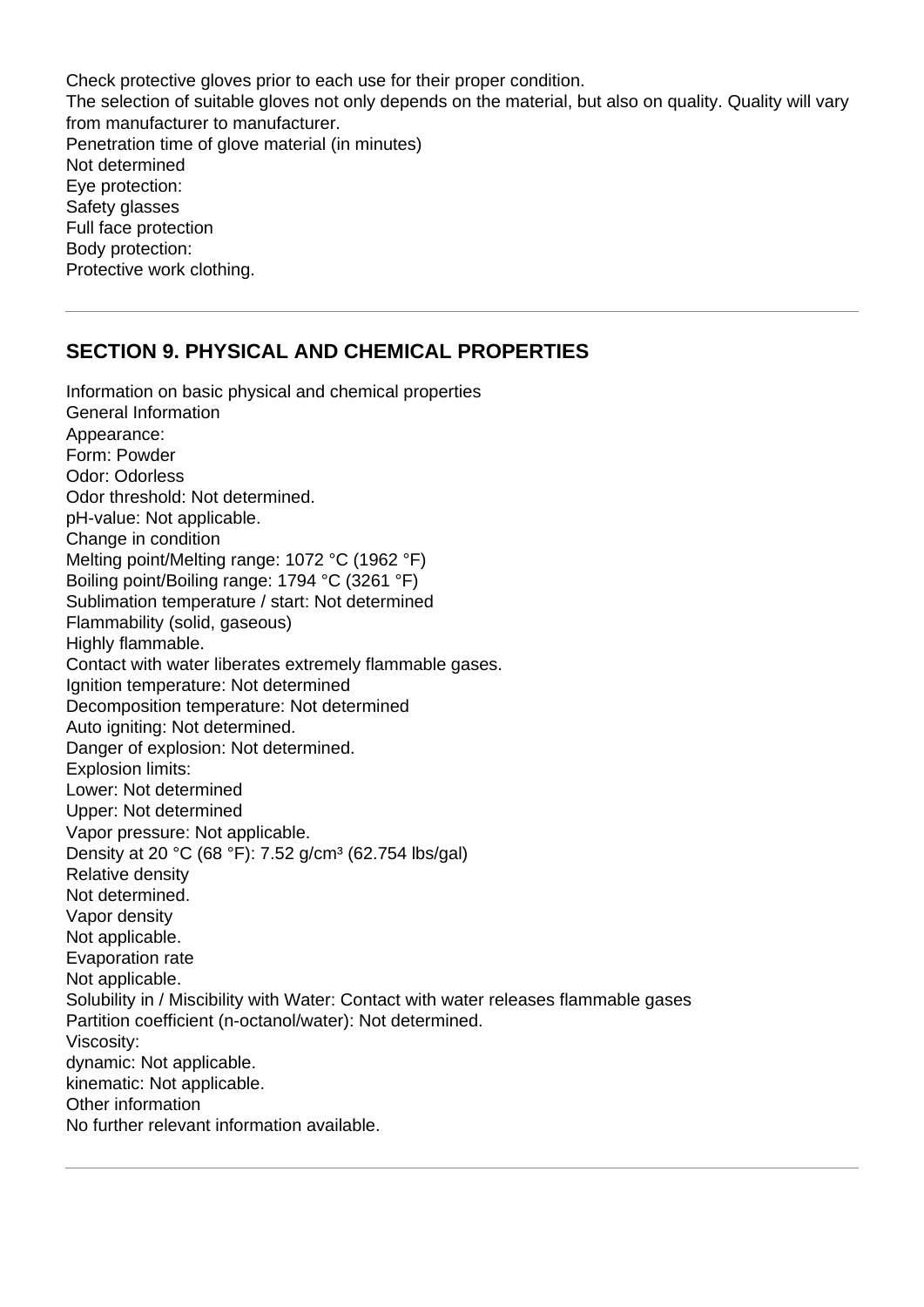## **SECTION 10. STABILITY AND REACTIVITY**

**Reactivity** In contact with water releases flammable gases which may ignite spontaneously. Chemical stability Stable under recommended storage conditions. Thermal decomposition / conditions to be avoided: Decomposition will not occur if used and stored according to specifications. Possibility of hazardous reactions Reacts with strong oxidizing agents Contact with water releases flammable gases Conditions to avoid No further relevant information available. Incompatible materials: Acids Air Oxidizing agents **Halogens** Acid chlorides Water/moisture Hazardous decomposition products: Samarium oxide

## **SECTION 11. TOXICOLOGICAL INFORMATION**

Information on toxicological effects Acute toxicity: No effects known. LD/LC50 values that are relevant for classification: No data Skin irritation or corrosion: May cause irritation Eye irritation or corrosion: May cause irritation Sensitization: No sensitizing effects known. Germ cell mutagenicity: No effects known. Carcinogenicity: No classification data on carcinogenic properties of this material is available from the EPA, IARC, NTP, OSHA or ACGIH. Reproductive toxicity: No effects known. Specific target organ system toxicity - repeated exposure: No effects known. Specific target organ system toxicity - single exposure: No effects known. Aspiration hazard: No effects known. Subacute to chronic toxicity: No effects known. Additional toxicological information: To the best of our knowledge the acute and chronic toxicity of this substance is not fully known.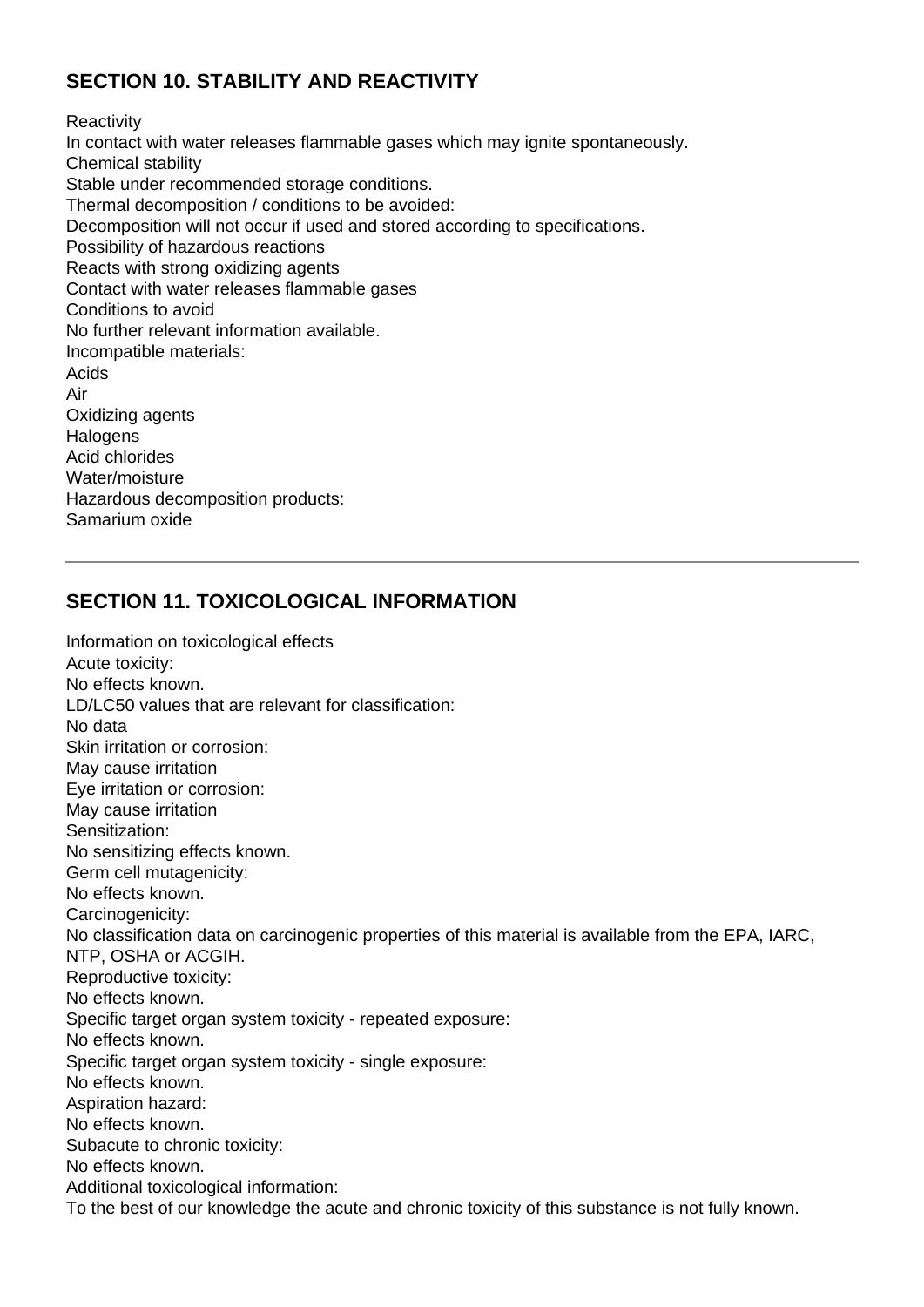#### **SECTION 12. ECOLOGICAL INFORMATION**

**Toxicity** Aquatic toxicity: No further relevant information available. Persistence and degradability No further relevant information available. Bioaccumulative potential No further relevant information available. Mobility in soil No further relevant information available. Additional ecological information: General notes: Do not allow material to be released to the environment without proper governmental permits. Do not allow undiluted product or large quantities to reach ground water, water course or sewage system. Avoid transfer into the environment. Results of PBT and vPvB assessment PBT: Not applicable. vPvB: Not applicable. Other adverse effects No further relevant information available.

## **SECTION 13. DISPOSAL CONSIDERATIONS**

Waste treatment methods Recommendation Consult state, local or national regulations to ensure proper disposal. Uncleaned packagings: Recommendation: Disposal must be made according to official regulations.

#### **SECTION 14. TRANSPORT INFORMATION**

UN-Number DOT, IMDG, IATA UN3089 UN proper shipping name DOT Metal powders, flammable, n.o.s. (Samarium) IMDG, IATA METAL POWDER, FLAMMABLE, N.O.S. (Samarium) Transport hazard class(es) DOT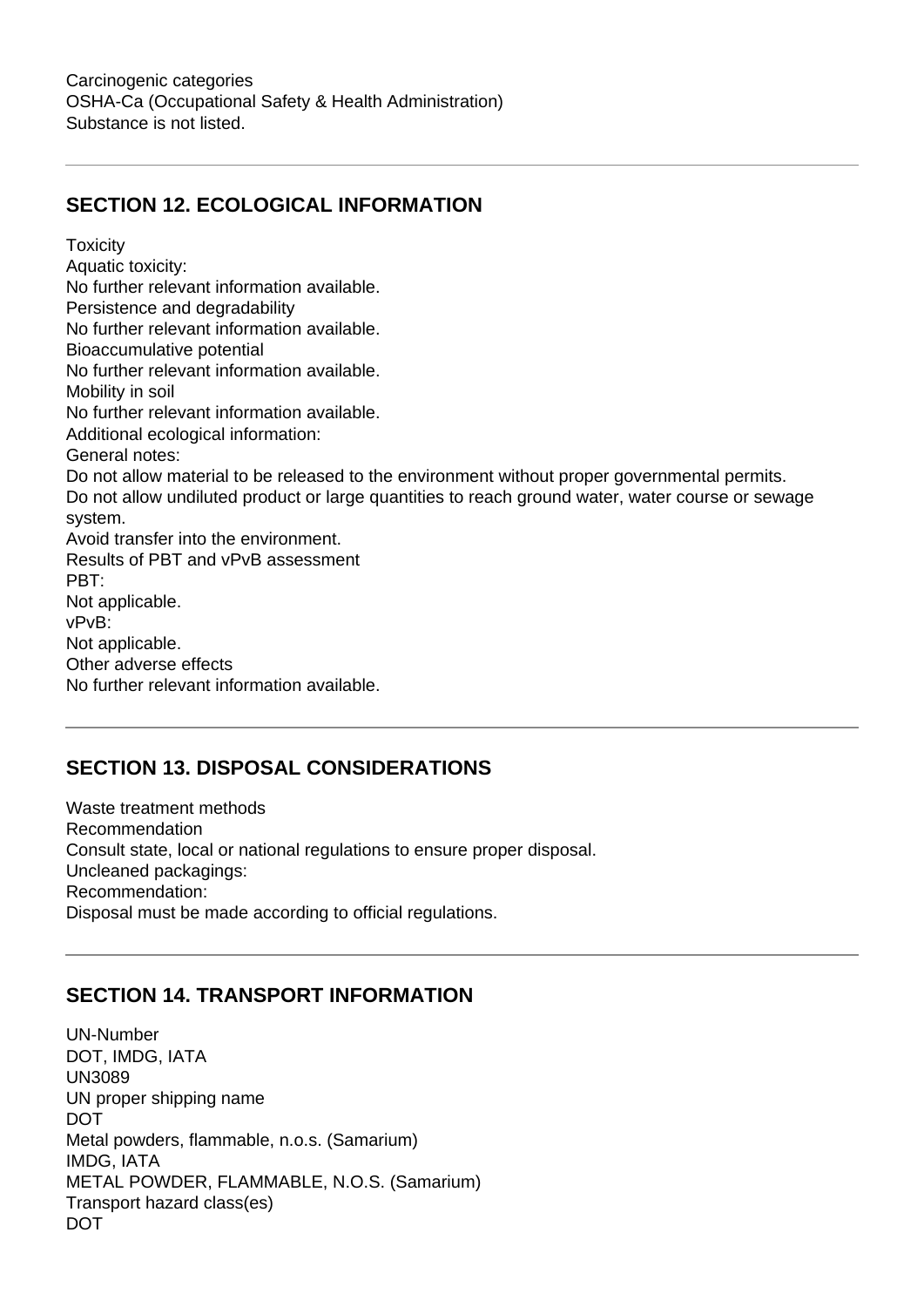Class 4.1 Flammable solids, self-reactive substances and solid desensitised explosives. Label 4.1 Class 4.1 (F3) Flammable solids, self-reactive substances and solid desensitised explosives Label 4.1 IMDG, IATA Class 4.1 Flammable solids, self-reactive substances and solid desensitised explosives. Label 4.1 Packing group DOT, IMDG, IATA II Environmental hazards: Not applicable. Special precautions for user Warning: Flammable solids, self-reactive substances and solid desensitised explosives EMS Number: F-G,S-G Segregation groups Heavy metals and their salts (including their organometallic compounds), powdered metals Transport in bulk according to Annex II of MARPOL73/78 and the IBC Code Not applicable. Transport/Additional information: **DOT** Marine Pollutant (DOT): No UN "Model Regulation": UN3089, Metal powders, flammable, n.o.s. (Samarium), 4.1, II

## **SECTION 15. REGULATORY INFORMATION**

Safety, health and environmental regulations/legislation specific for the substance or mixture GHS label elements The product is classified and labeled in accordance with 29 CFR 1910 (OSHA HCS) Hazard pictograms GHS02 Signal word Danger Hazard statements H228 Flammable solid. H260 In contact with water releases flammable gases which may ignite spontaneously. Precautionary statements P210 Keep away from heat/sparks/open flames/hot surfaces. - No smoking. P231+P232 Handle under inert gas. Protect from moisture. P280 Wear protective gloves/protective clothing/eye protection/face protection. P240 Ground/bond container and receiving equipment. P241